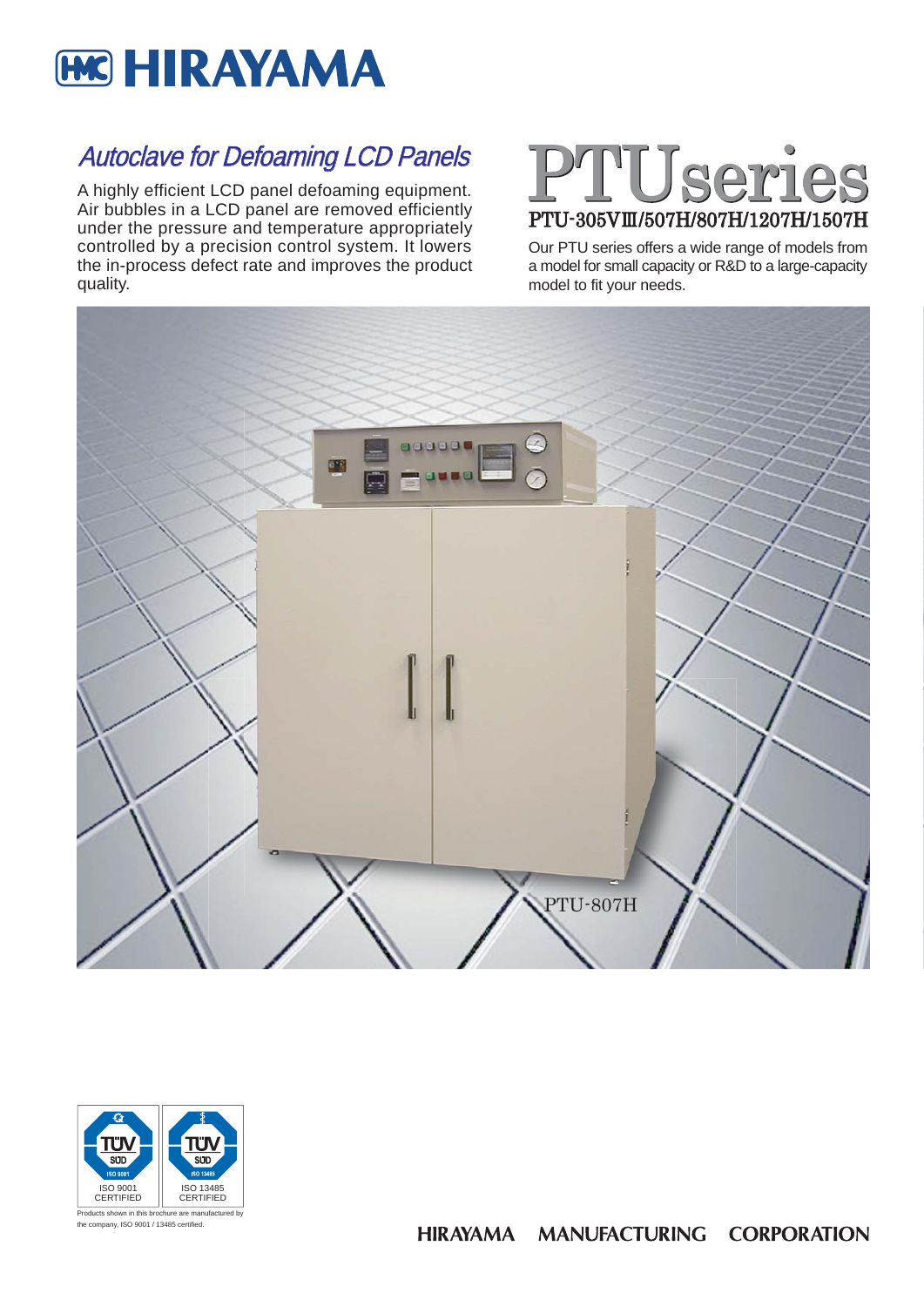# PTU Series Autoclaves with New Technology PTU Series Autoclaves with New Technology for Removing Air Bubbles from LCD Panelsfor Removing Air Bubbles from LCD Panels

Our PTU series autoclaves with excellent reliability and much delivery track records include various models from a vertical type compact autoclave which is suitable for a small-sized LCD or for R&D to a horizontal type large capacity autoclave equipped with a chamber air circulation fan.

Air bubbles are often generated in the manufacturing process of liquid crystal displays that are used for electronic equipment indicators.

These air bubbles are removed under the appropriate temperature and pressure environment which is created by an electric heater and pressurized air.

We provide the latest PTU series autoclaves which are very effective to lower the in-process defect rate and improve the product quality.









PTU-807H Large-capacity autoclave, equipped with an air circulation fan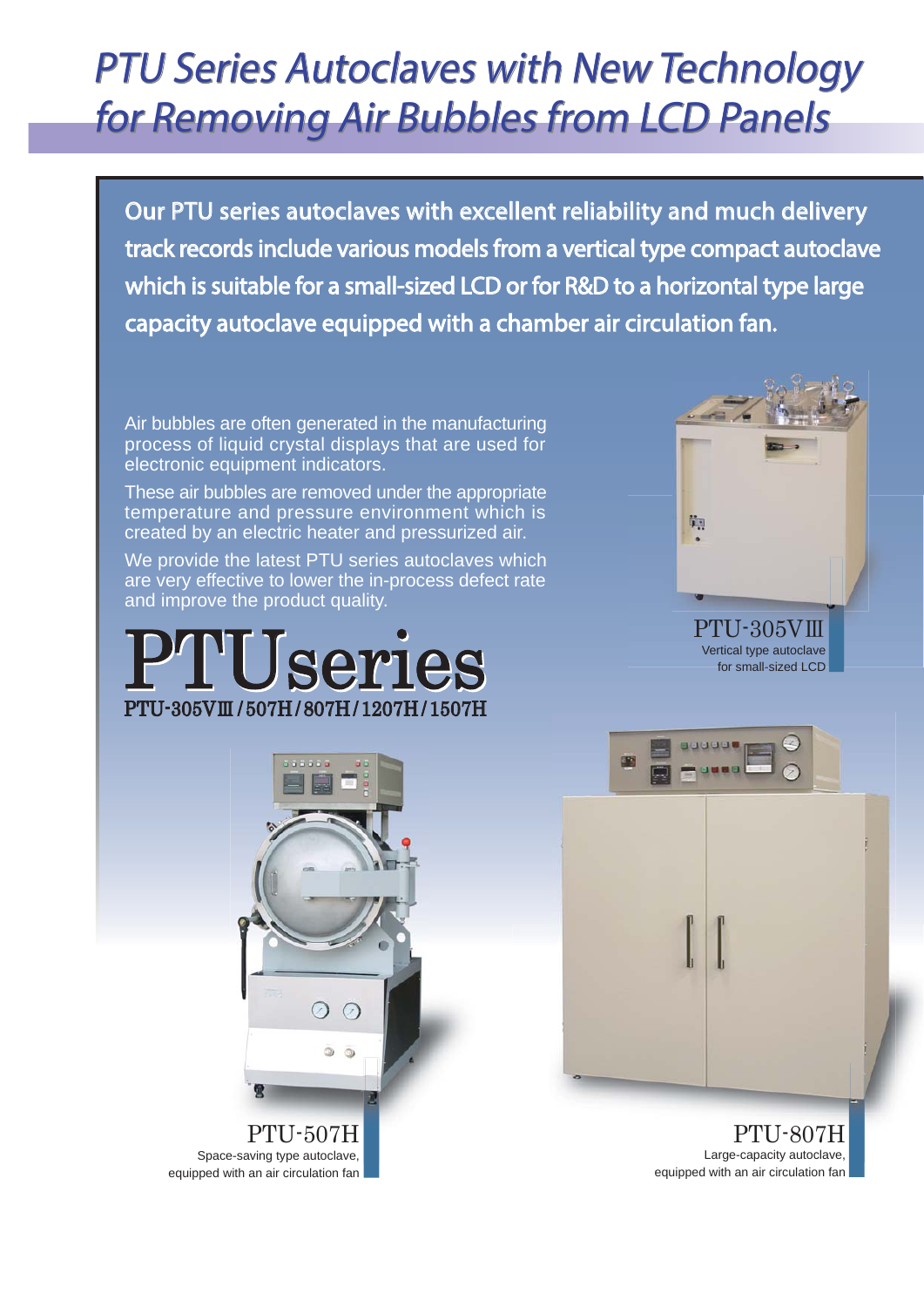#### ■ Main Features

#### The optimum condition can be created with simple setup steps.

The optimum condition to remove air bubbles which are often generated during the polarizer assembly process of the LCD production line is created by means of the appropriate combination of temperature, pressure and time. Laptop computer



#### The adhesion strength of a polarizer to a substrate increases.

The adhesion strength of a polarizer to a substrate increases by applying heat and pressure after attaching a polarizer.

#### A high precision control system

A PID controller and SSR drive method are used for temperature control. The on/off control method is applied to the pressure control system. Pressure is controlled accurately by on/off action of a solenoid valve or motor valve.

#### Various temperature and pressure conditions can be set.

Our PTU series autoclaves can be used for creating various temperature and pressure environments as well as for removing air bubbles from LCD panels.

#### Setup steps for temperature, pressure and time are very easy.

The temperature, pressure and time can be input with easy operation using a digital input system. (On model PTU-305VⅢ, only temperature and time are set.)

#### The safety devices and reliable interlock system

The chamber is made of stainless steel. The clutch mechanism which is equipped with the safety and reliable interlock system and driven by gears is employed to clamp the door. In addition, the over-temperature and over-pressure prevention devices, pressure safety valve are installed.

#### A cycle time is shortened.

As a temperature rise time is reduced due to a warm-up function, a cycle time is shortened.

### Design and manufacturing of the large-capacity autoclaves and customized autoclaves.

We offer the design, manufacturing, sale and after-sales service of the large-capacity autoclaves and customized autoclaves. Please contact us for more information.